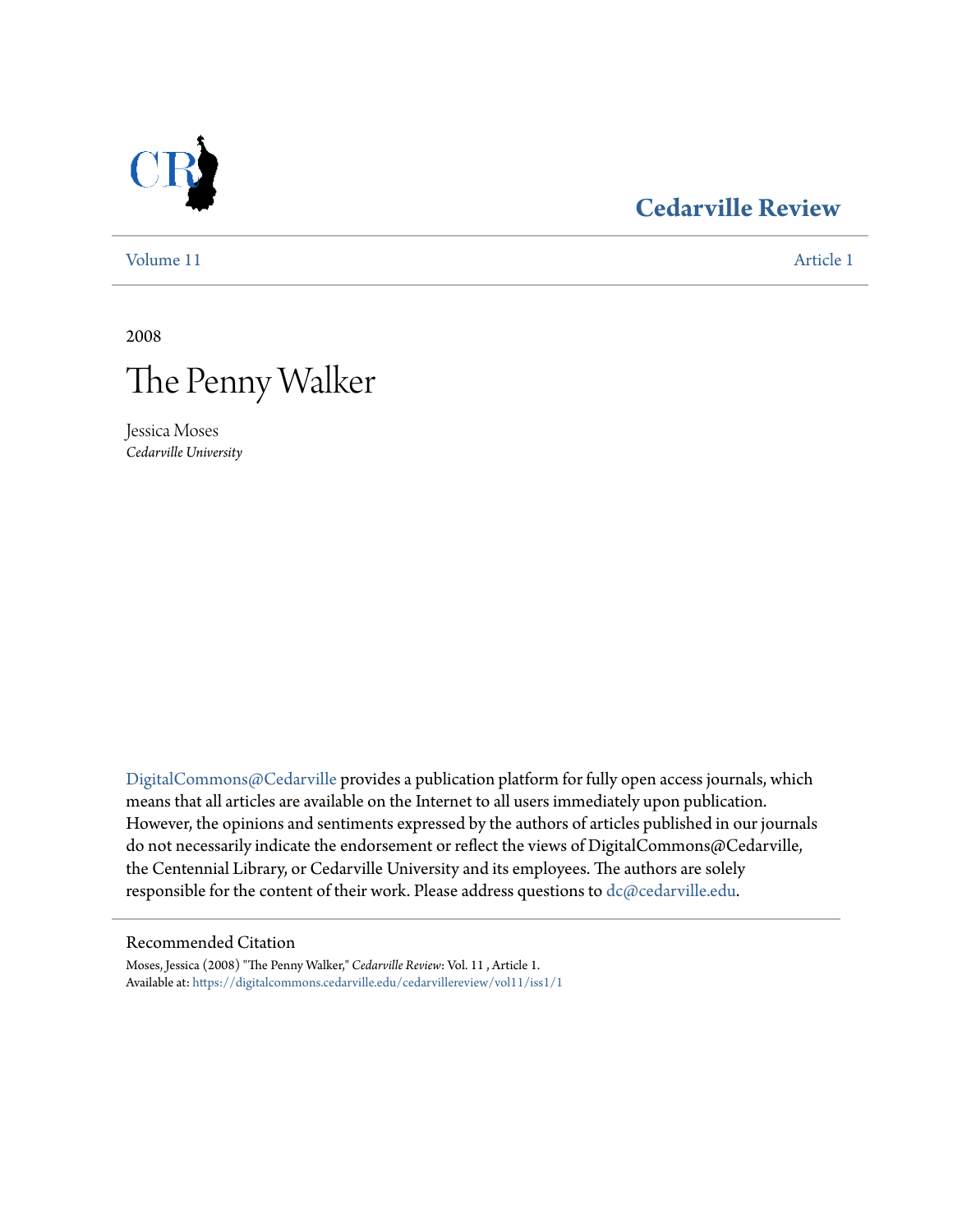# The Penny Walker

Browse the contents of [this issue](https://digitalcommons.cedarville.edu/cedarvillereview/vol11/iss1) of *Cedarville Review*.

### **Keywords**

Poetry

# **Creative Commons License**<br> **C** 000

This work is licensed under a [Creative Commons Attribution-Noncommercial-No Derivative Works 4.0](http://creativecommons.org/licenses/by-nc-nd/4.0/) [License.](http://creativecommons.org/licenses/by-nc-nd/4.0/)

Follow this and additional works at: [https://digitalcommons.cedarville.edu/cedarvillereview](https://digitalcommons.cedarville.edu/cedarvillereview?utm_source=digitalcommons.cedarville.edu%2Fcedarvillereview%2Fvol11%2Fiss1%2F1&utm_medium=PDF&utm_campaign=PDFCoverPages)



This poetry is available in Cedarville Review: [https://digitalcommons.cedarville.edu/cedarvillereview/vol11/iss1/1](https://digitalcommons.cedarville.edu/cedarvillereview/vol11/iss1/1?utm_source=digitalcommons.cedarville.edu%2Fcedarvillereview%2Fvol11%2Fiss1%2F1&utm_medium=PDF&utm_campaign=PDFCoverPages)